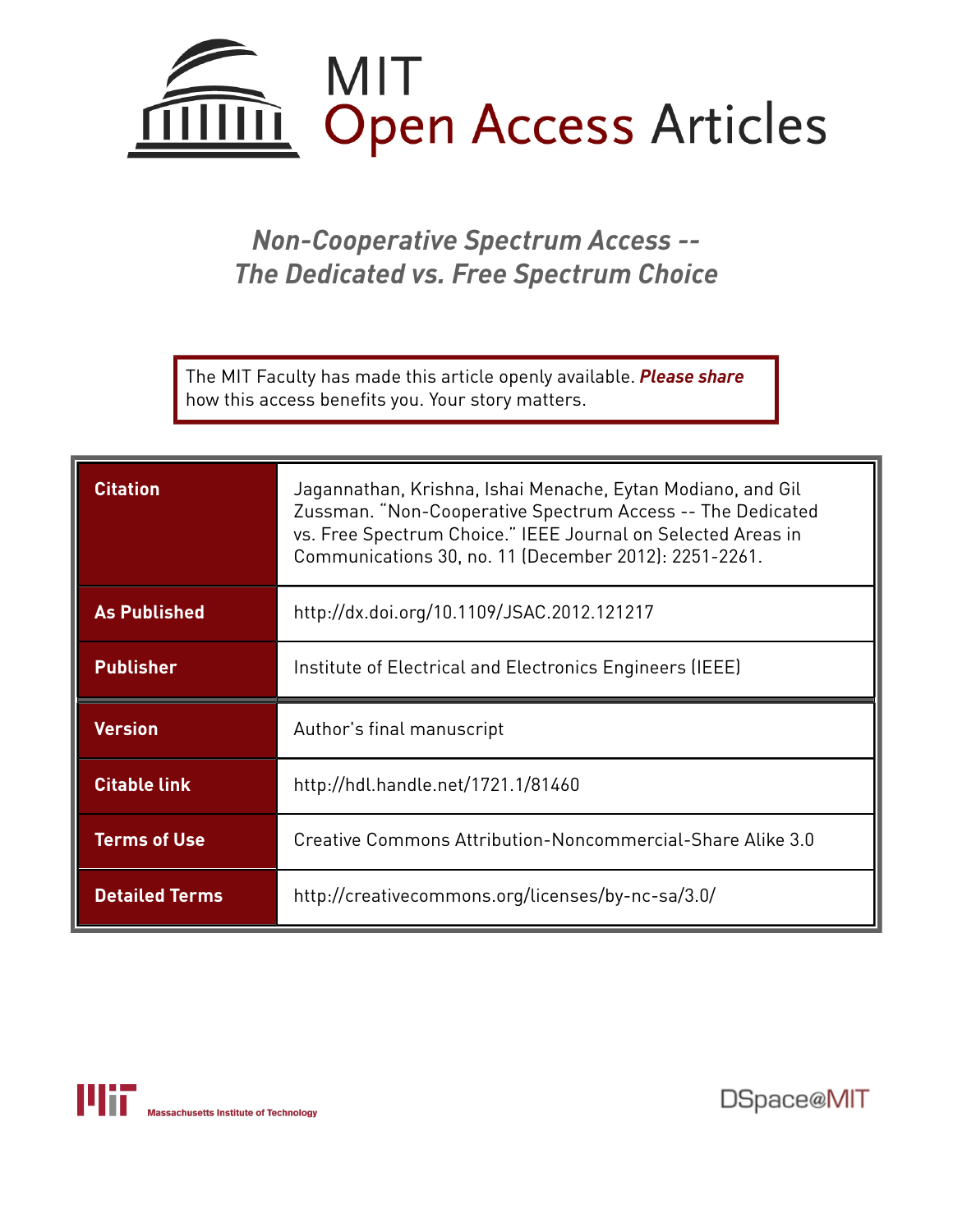## **Non-cooperative Spectrum Access – The Dedicated vs. Free Spectrum Choice**

Krishna Jagannathan MIT 77 Massachusetts Ave. Cambridge, MA 02139 krishnaj@mit.edu

Ishai Menache Microsoft Research New England Cambridge, MA 02142 t-ismena@microsoft.com

Gil Zussman Electrical Engineering Columbia University New York, NY gil@ee.columbia.edu

Eytan Modiano MIT 77 Massachusetts Ave. Cambridge, MA 02139 modiano@mit.edu



We consider a dynamic spectrum access system in which Secondary Users (SUs) choose to either acquire *dedicated spectrum* or to use *spectrum-holes* (white spaces) which belong to Primary Users (PUs). The tradeoff incorporated in this decision is between immediate yet costly transmission and free but delayed transmission (a consequence of both the possible appearance of PUs and sharing the spectrum holes with multiple SUs). We first consider a system with a single PU band, in which the SU decisions are *fixed*. Employing queueing-theoretic methods, we obtain explicit expressions for the expected delays associated with using the PU band. Based on that, we then consider *self-interested* SUs and study the interaction between them as a *noncooperative* game. We prove the existence and uniqueness of a symmetric Nash equilibrium, and characterize the equilibrium behavior explicitly. Using our equilibrium results, we show how to maximize revenue from renting dedicated bands to SUs. Finally, we extend the scope to a scenario with multiple PUs, show that the band-pricing analysis can be applied to some special cases, and provide numerical examples.

## **Categories and Subject Descriptors**

G.3 [Probability and Statistics]: Queueing theory; C.2.1 [Computer-Communication Networks]: Network Architecture and Design—*Wireless communication*

## **General Terms**

Theory, Performance

Copyright 2011 ACM 978-1-4503-0722-2/11/05 ...\$10.00.



Figure 1: An example illustrating Secondary Users (SUs) utilizing white spaces (also known as spectrum holes) that are not used by Primary Users (PUs).

## **Keywords**

Queueing theory, game theory, Nash equilibrium, decisions in queues, dynamic spectrum access, cognitive radio.

## **1. INTRODUCTION**

This paper focuses on theoretical problems stemming from the decision process of users that can either participate in a Cognitive Radio Network (also known as Dynamic Spectrum Access Network) as Secondary Users or pay for temporary usage of a dedicated band. A Cognitive Radio (CR) was first defined by Mitola [28] as a radio that can adapt its transmitter parameters to the environment in which it operates. It is based on the concept of Software Defined Radio (SDR) [7] that can alter parameters such as frequency band, transmission power, and modulation scheme through changes in software. According to the Federal Communications Commission (FCC), a large portion of the assigned spectrum is used only sporadically [14, 27]. Due to their adaptability and capability to utilize the wireless spectrum opportunistically, CRs are key enablers to efficient use of the spectrum. Hence, their potential has been recently identified by various policy [14, 15], research [10], standardization [13, 22, 23], and commercial organizations.

Under the basic model of CR networks [3], Secondary Users (SUs) can use *white spaces* that are not used by the Primary Users (PUs) but must avoid interfering with active PUs (e.g., Fig. 1).<sup>1</sup> For example, the PUs and SUs can be

Permission to make digital or hard copies of all or part of this work for personal or classroom use is granted without fee provided that copies are not made or distributed for profit or commercial advantage and that copies bear this notice and the full citation on the first page. To copy otherwise, to republish, to post on servers or to redistribute to lists, requires prior specific permission and/or a fee.

*MobiHoc'11* May 16-20 2011, Paris, France

<sup>1</sup>PUs and SUs are also referred to as Licensed and Oppor-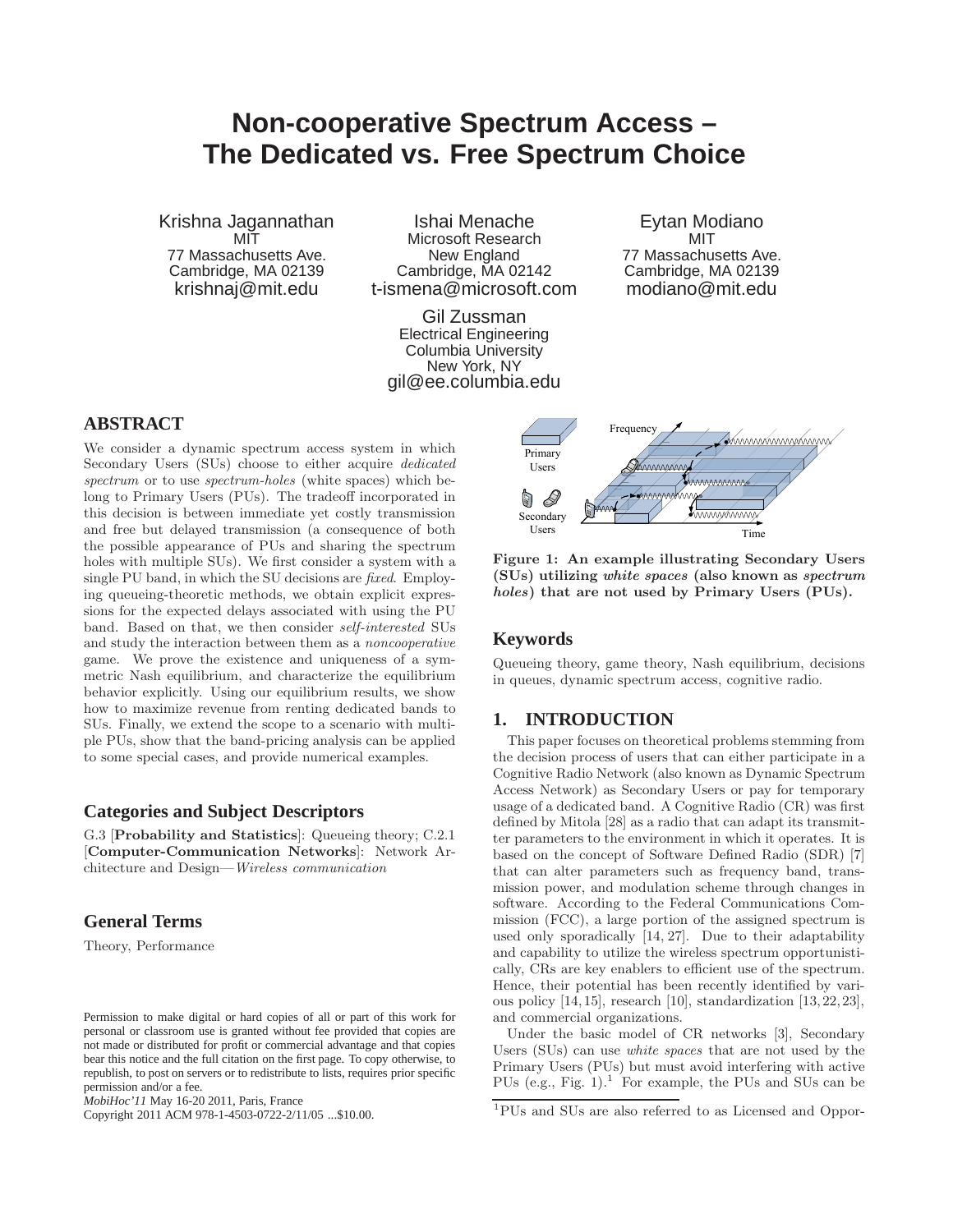

Figure 2: An illustration of the decision process of the SUs and the arrival process of the PUs.

viewed as public safety and commercial users, respectively, where the SUs must vacate the channel at very short notice. Another example is of PUs being TV broadcasters and SUs being commercial cellular operators using available TV bands [22]. Networks operating according to this model have distinct characteristics that pose numerous challenging theoretical and practical problems, of which many remain to be solved, despite extensive recent research (for a comprehensive review of previous work see  $[2, 26]$ ).

Our work is motivated by a recent FCC ruling [15] that allows CR devices (SUs) to operate in TV bands white spaces. In addition to spectrum-sensing capability, these devices may include a geolocation capability and provisions to access a database that contains the PUs (e.g., TV stations) expected channel use. Given the geolocation capability, spectrum sensing is required in order to avoid interference to PU devices that are not registered in the database. The FCC will also certify CR devices that do not include the geolocation and database access capabilities, and rely solely on sensing.

*The operation model described in [15] introduces a new set of theoretical problems at the intersection of queueing theory, game theory, and control theory*. In particular, we are interested in noncooperative SUs that have a spectrum sensing capability and can sense the PU band (e.g., *Wireless Internet Service Providers* - WISPs). These SUs can rent a licensed dedicated band, for a certain cost (we refer to such band as a *dedicated band*). Alternatively, they can use a band that is originally allocated to a PU (we refer to it as a *PU band*), for free. We assume that the SUs are service providers (i.e., they serve many users) that aggregate several connections/calls/packets to jobs that can be served over each of these band types. We do not focus on specific packets sent by specific users but rather on jobs that may be composed of several packets.

We study the decision process of the SUs which is illustrated in Fig. 2. An SU that has a job to serve can choose to use either one of the PU bands, or a dedicated band. When an SU selects a PU band, the band can be reclaimed by a PU and it is also *shared with other SUs that selected the same band*. Hence, the decision process of the SUs is affected by the tradeoff between the cost of acquiring a dedicated band and using a free PU band, which is prone to delays.

Our first step towards understanding the SU decision pro-

cess is to consider a system with a *single PU band*. For such a system, we first study the delay performance when the SU decisions are *fixed*. To that end, we develop a queueing model based on a server with breakdowns [29, 30, 37], where the PU band is the server and the return of the PU is modeled as a breakdown. We assume that upon selection of the PU band, the SU joins a queue of SUs waiting to use that band. This corresponds to a server with breakdowns model in which the arrival rates depend on the server's status. To the best of our knowledge, this particular queuing model has not been rigorously considered in past literature.

We note that since managing a queue requires centralized control (which may not be feasible in a real system), a queue will most likely be replaced by a distributed MAC protocol (e.g., IEEE 802.22 [22]). In our analysis, we use the queue to represent the *congestion effect* incurred when a few SUs wish to use the same PU band.<sup>2</sup> We note that a number of recent works in the area of cognitive radio used "virtual" queues as a plausible model to capture SU congestion effects [6,35,42].

Based on the queueing analysis for fixed SU policies, we then study the SU decision process in a system with a single PU band. We prove the *existence* and *uniqueness* of a symmetric Nash equilibrium and fully characterize the equilibrium behavior for the SU decision strategies. Next, we apply our Nash equilibrium analysis to show how to maximize the revenue from renting dedicated bands to SUs that prefer not to use the PU band. Such information may be used by a spectrum broker that provides dedicated bands for short periods of time.

A system with SUs and PUs was modeled in [6] using the priority queueing model. While for a single PU band the two models are somewhat similar, we find the server-breakdown queueing model more natural and more appropriate for the *multi-band case*. In particular, the system can be modeled so that each PU band is a server prone to breakdowns (i.e., return of the PU) and there are queues (or a single queue) of SUs that can be served by any of the available PU bands. On the other hand, under the classical priority queueing model, there is a single queue of high priority users (PUs) and each of them can be served by any of the servers (PU bands). This does not comply with the operation model in which each PU has a dedicated band. Based on this observation, we extend the model to the scenario in which multiple PU bands exist. We show that the band pricing analysis can be extended to special multi-band cases and provide numerical examples.

Unlike most of the previous work in the area of dynamic spectrum access, we utilize methods developed for decision making and the corresponding equilibrium analysis in queueing systems (see Haviv and Hassin [18] for a survey). Within that discipline, the novelty of the paper is in the analysis of the unobservable queue case and in examining the consequences of the dedicated band prices on the (non-cooperative) behavior of SUs and (for more details, see Section 2). For tractability, we assume that the inter-arrival times and the service times are exponentially distributed. Relaxing some of these assumptions is a subject for future work.

To conclude, the main contribution of this paper is twofold. First, we develop a novel approach for the analysis of a dy-

<sup>2</sup>Since we are primarily interested in gaining insight into the SU band selection dynamics and for the sake of exposition, we do not focus on the contention for a channel (contention between similar users has been extensively studied [1, 5, 9]).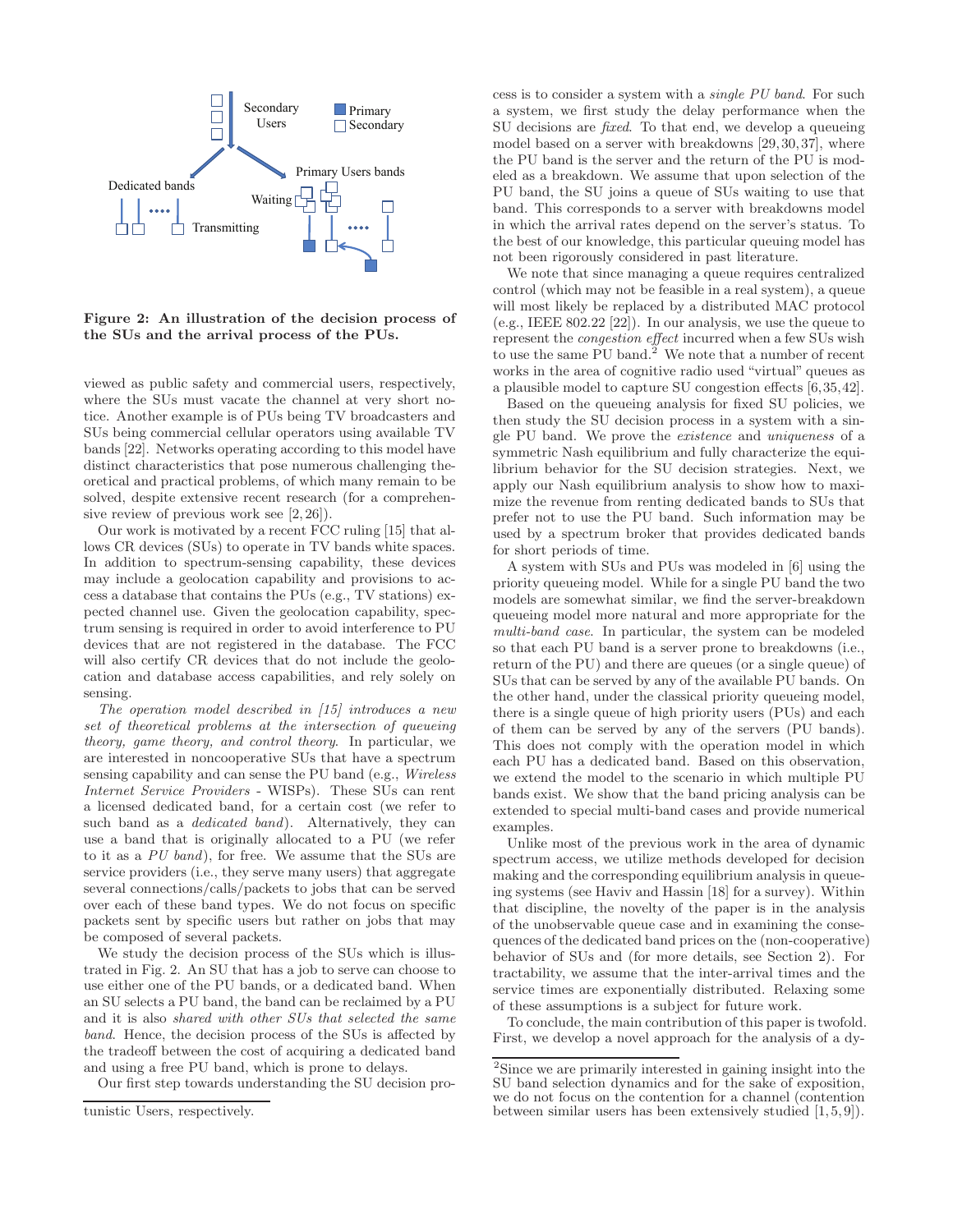namic spectrum access system. It combines the tools of game theory and queueing theory to provide insights into the SUs decision process as well as the spectrum pricing mechanisms used by the spectrum broker. Second, motivated by dynamic spectrum access systems, we provide novel results for the queueing theoretical problem of a server with breakdowns in which the arrival rates depend on the server's status.

This paper is organized as follows. In Section 2 we discuss related work and in Section 3 we present the model. We study the equilibrium of the SUs interactions in Section 4. In Section 5 we consider the problem of pricing the dedicated spectrum. In Section 6 we discuss the extension to the multi-band case. We conclude and discuss future research directions in Section 7.

## **2. RELATED WORK**

The extensive previous work in the area of CR as well as Cognitive Radio Network architectures, key enabling technologies, and recent developments have been summarized in a number of special issues and review papers (e.g., [2,26]). In this section, we briefly review previous work which is most closely related to our model.

A practical MAC protocol (IEEE 802.22) that takes the CR characteristics into account has been studied in [19]. [17, 38–40] used techniques from the area of Partially Observable Markov Decision Processes (POMDP) to model the behavior of PUs and SUs. Based on these techniques, decentralized protocols have been proposed. In [21], probabilistic methods have been used to evaluate the performance of PUs and SUs under different operation models. In [6,35,42], systems with SUs and PUs were modeled using priority queueing techniques. As mentioned above, we find the serverbreakdown model more appropriate for modeling such a system.

Several papers used game theoretical notions to compare the cooperative and non-cooperative behavior of spectrum sensing and sharing  $[20, 24, 25, 32, 34, 41]$ . In particular,  $[20]$ proposes a scheme in which users exchange "price" signals, that indicate the negative effect of interference at the receivers, [24, 32] deal with cases in which operators compete for customers, [25] studies a dynamic spectrum leasing paradigm, and [34] proposes a distributed approach, where devices negotiate local channel assignments aiming for a global optimum.

Unlike most of the previous work, we utilize methods developed for decision making in queueing systems [18]. Following [12, 31], extensive effort has been dedicated in the past decades to studying the effect of *pricing* on equilibrium performance. Our contribution is in analyzing the effect of the dedicated band pricing on the (non-cooperative) behavior of SUs. Recently, [8, 33] studied the decision process of customers who may join a server that can go on *vacation*. Under that model, the server stops serving customers for some (stochastically distributed) period, whenever it becomes idle. Our model, which corresponds to a server with breakdowns, is significantly different as the "server" (band) may stop serving customers (SUs) even when there are customers (SUs) waiting. In [11] decisions for the server with breakdowns model under the *observable* queue case (i.e., customers observe the queue size when making a decision) were studied. We, on the other hand, study the *unobservable* case which better approximates a distributed MAC employed by

the SUs.

## **3. THE MODEL**

## **3.1 Preliminaries**

We start by defining the model for a system with a single Primary User band and multiple Secondary Users that may wish to share that band.

Our baseline model consists of a single PU who owns a spectrum band of some fixed bandwidth. The use of the PU band by the PU occurs intermittently, in the form of *sojourns*. We assume that the PU sojourn times (i.e., the amount of time that the PU uses its band at a stretch) are random and exponentially distributed with mean  $1/\eta$ . Moreover, the amount of time that elapses between the end of a sojourn, and the commencement of the next sojourn is also exponential with parameter  $\xi$ , and is independent of the sojourn times.

The SUs arrive to the network according to a Poisson process with rate  $\lambda$ . Each SU requires service for a random amount of time (exponential with parameter  $\mu$ ) in order to complete service. These SU 'job sizes' are assumed to be independent of the SU arrivals, and of the PU sojourns.

Upon arrival, each SU has to make a *spectrum decision.* That is, it has to decide between acquiring a *dedicated band* for a price, and using the *PU band* for free. If an SU chooses to acquire a dedicated band, it pays a fixed price  $\tilde{C}^3$ . For simplicity, we assume that the dedicated band and the PU band have the same bandwidth. Hence, the SU's service times are exponential with parameter  $\mu$  in either case. If an SU chooses to use the PU band, it joins a virtual queue of SUs who have chosen to use the PU band. This queue is used in order to model the delay incurred when a few SUs wish to use the same PU band.<sup>4</sup>

The SUs can sense the PU band and learn whether the PU is present<sup>5</sup>. However, the SU does not know how many other SUs are presently attempting to use the PU band, and must make its decision only on the basis of statistical information. This models the case in which SUs try to ditributedly access a channel (e.g., by a distributed MAC protocol) and are not managed by a central entity.

The average cost incurred by a secondary user consists of two components: (i) the price of the dedicated band  $\tilde{C}$ , and (ii) an average delay cost. Let  $\alpha$  be the delay cost per unit time (i.e.,  $\alpha$  represents the delay vs. monetary cost tradeoff of the SUs). The expected cost when acquiring dedicated spectrum is thus given by

$$
J_B = \tilde{C} + \frac{\alpha}{\mu} = C,\tag{1}
$$

We will refer to  $\tilde{C}$  as the *dedicated band price*, and to  $C$  as the *total dedicated band cost*.

The expected cost of using the PU band consists purely of a delay cost. Specifically, it is given by  $\alpha$  times the expected delay faced by the SU. This expected delay depends

<sup>3</sup>We assume that there is no lack of dedicated bands, so that a user who is willing pay for a dedicated band can immediately get it.

<sup>4</sup> In a real system, the contention for a channel may be realized by a distributed MAC protocol rather than by a queue. <sup>5</sup>We assume that the SUs can distinguish between an active PU and an active SU using, for example, the packet header or activity pattern.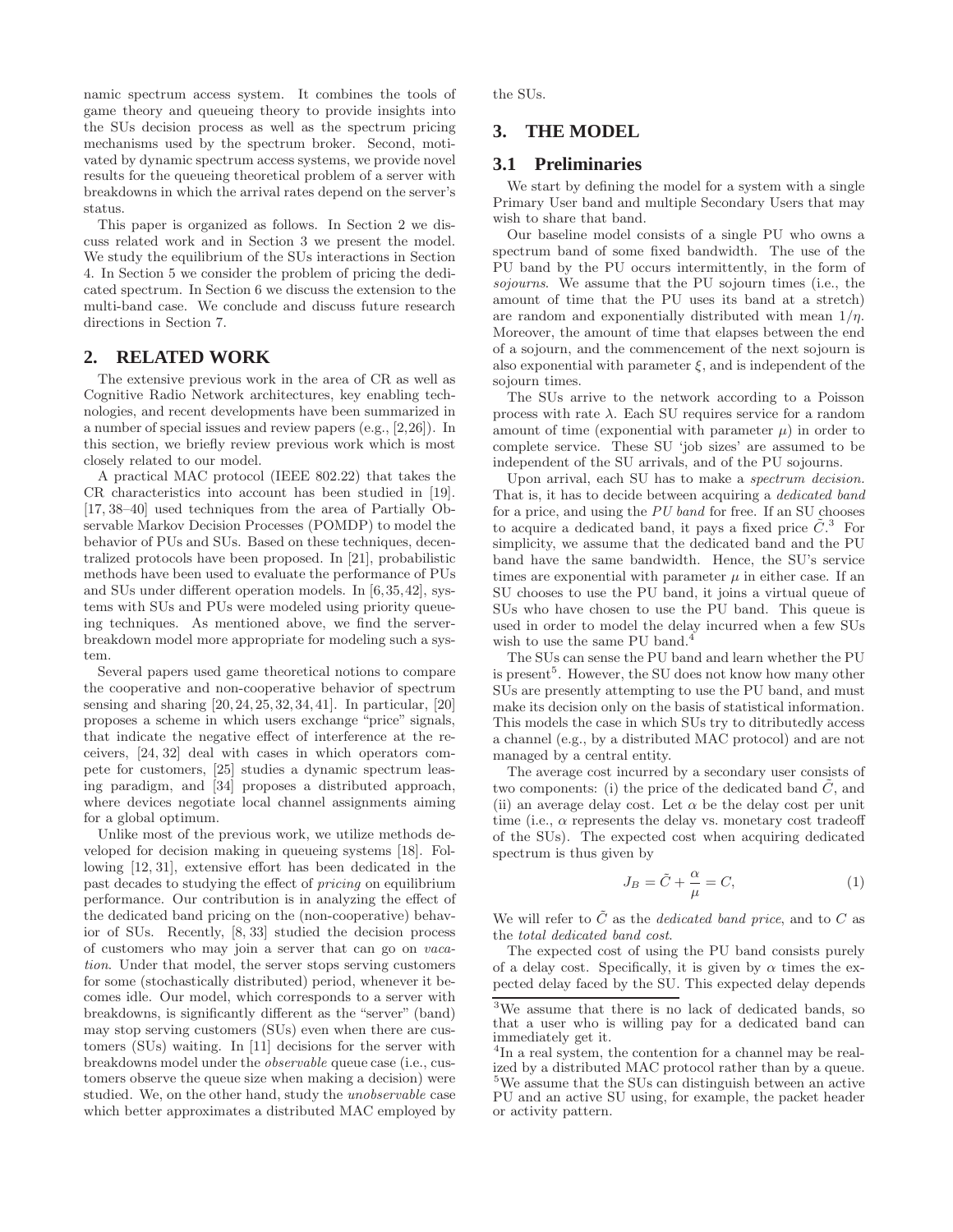on the presence or absence of the PU, as discussed in the next section.

## **3.2 SU Strategies**

Since the SUs can sense the presence or absence of the PU, they can compute the expected delay cost *conditioned* on their sensing outcome. In particular, SUs which sense the PU to be present see a different conditional delay, and can therefore adopt a different strategy from those which sense the PU to be absent. In this work, we consider strategies that are described by a pair of fractions  $(p, q)$ , where p is the probability that an SU decides to use the PU band, given that the PU is absent (thus, with probability  $1 - p$  it acquires dedicated spectrum), and  $q$  is the probability that an SU decides to use the PU band, given that the PU is present (thus, with probability  $1 - q$  it acquires dedicated spectrum).

## **3.3 Nash Equilibrium**

The classic notion of a Nash equilibrium stands for an operating point (a collection of strategies) where no user can improve its cost by unilaterally deviating from its current strategy. We wish to characterize the equilibrium points for the simple class of strategies outlined above.

For a strategy  $(p, q)$ , let  $T_A(p, q)$  denote the conditional delay experienced by an SU that arrives when the PU band is available and  $T<sub>O</sub>(p, q)$  be the conditional delay experienced by an SU that arrives when the PU band is occupied<sup>6</sup>. The corresponding delay costs are given by  $J_A(p,q) = \alpha T_A(p,q)$ , and  $J_O(p,q) = \alpha T_O(p,q)$ .

In this paper, we will restrict attention to *symmetric* Nash equilibria, as a common solution approach in the research of equilibrium behavior in queuing systems [18]. While asymmetric equilibria may exist, their study remains beyond the scope of the present paper. It can be easily seen that a pair  $(p, q)$  is a (symmetric) Nash equilibrium if and only if one relation from each of (2) and (3) holds.

$$
\begin{cases}\nJ_A(p,q) \le C, & \& p = 1 \\
J_A(p,q) = C, & \& 0 < p < 1 \\
J_A(p,q) \ge C, & \& p = 0\n\end{cases}
$$
\n(2)

$$
\begin{cases}\nJ_O(p,q) \le C, & \& q = 1 \\
J_O(p,q) = C, & \& 0 < q < 1 \\
J_O(p,q) \ge C, & \& q = 0.\n\end{cases}
$$
\n(3)

To avoid a trivial solution, we make the following assumption throughout the paper.

Assumption 1. *The total dedicated band cost satisfies the following inequalities:*  $J_A(0,0) < C$ ,  $J_O(1,1) > C$ .

In the above,  $J_A(0,0)$  should be interpreted as the delay cost incurred if a particular SU were to join the cognitive queue when the PU is absent, given that no other SU chooses to join the cognitive queue.

#### **4. EQUILIBRIUM ANALYSIS**

In this section, we analytically characterize equilibrium behavior of the SUs. As a building block for our analysis,



Figure 3: Queue occupancy Markov process

we obtain in Section 4.1 the conditional delay expressions  $T_A$  and  $T_O$  for a *given* strategy  $(p, q)$ . Using the delay analysis, we proceed to provide several basic properties of the equilibrium in Section 4.2. These are then used in Section 4.3 to fully characterize the equilibrium behavior.

#### **4.1 Conditional Delays**

We develop explicit formulas for the conditional delays  $T_A$ and  $T<sub>O</sub>$  for given values of the probabilities p and q. In our analysis, we view the arrival of a PU as a server breakdown. That is, when a PU arrival occurs, the SU being served at that time is preempted, and service resumes after an exponentially distributed interval of mean duration  $1/\eta$ . Since the service time distribution of the SUs is memoryless, it follows that the remaining service time of a preempted SU is still exponential with parameter  $\mu$ . While delay analysis of exponential servers under breakdown has been studied extensively [29, 30, 37], our analysis is significantly more involved because the instantaneous arrival rate of SUs to the queue is a function of the presence or absence of the PU.

Fig. 3 depicts the Markov process corresponding to the system evolution. In the chain, the state  $i0$  denotes the absence of a PU, and the presence of i SUs, where  $i = 0, 1, \ldots$ , and i1 denotes the presence of a PU and i SUs. Note that the arrival process of SUs is Poisson of rate  $p\lambda$  when the PU is present, and Poisson of rate  $q\lambda$  when the PU is not present. This follows from the splitting property of Poisson processes. Further, SUs get served at rate  $\mu$  when the PU is not present, and do not get served when the PU is present.

The steady state probability of a PU being absent can be easily shown to be  $\eta/(\eta+\xi)$ . The Markov process is positive recurrent if the average arrival rate is less than the average service rate, i.e.,  $(p\eta\lambda + q\xi\lambda)/(\eta + \xi) < \mu\eta/(\eta + \xi)$ . For simplicity, we assume that the system is stable for *all* values of p and q, which implies  $\lambda < \mu \eta/(\eta + \xi)$ .

Under the above conditions, we next obtain explicit formulas for  $T_A$  and  $T_O$ , which will be used for the equilibrium characterization.

Theorem 1. *Let* p *and* q *be the probabilities of an SU committing to take the PU band, in case that the PU band is available and in case that it is occupied, respectively. The respective conditional delays are given by*

$$
T_A(p,q) = \frac{\eta + \xi}{\mu \eta - \eta p \lambda - q \lambda \xi} \left( 1 + \frac{q^2 \lambda^2 \xi}{\mu \eta^2} \right) \tag{4}
$$

<sup>&</sup>lt;sup>6</sup>Note that  $T_A$  and  $T_O$  depend on both p and q, since these delays are a function of the previous SU arrivals that have occured.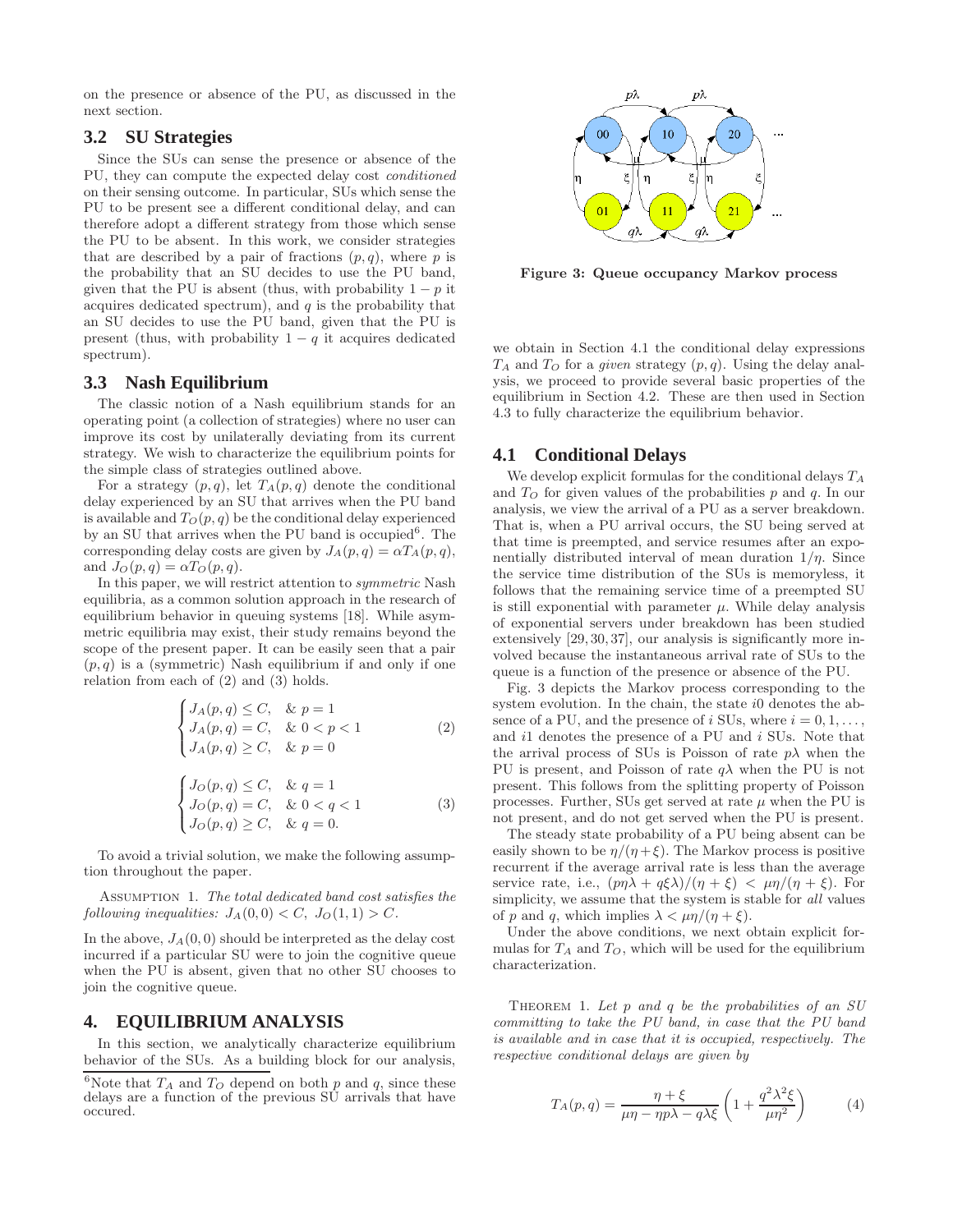$$
p_{m,1} = \frac{\xi}{q\lambda + \eta} \left(\frac{q\lambda}{q\lambda + \eta}\right)^m p_{00} + p_{10} \left\{ \frac{\xi C_-}{\beta_-(q\lambda + \eta) - q\lambda} \left[ \beta_-^m - \left(\frac{q\lambda}{q\lambda + \eta}\right)^m \right] + \frac{\xi C_+}{\beta_+(q\lambda + \eta) - q\lambda} \left[ \beta_+^m - \left(\frac{q\lambda}{q\lambda + \eta}\right)^m \right] \right\}.
$$
 (7)  

$$
\overline{N}_O = \left(1 + \frac{\eta}{\xi}\right) \left( p_{00} \xi \frac{q\lambda}{\eta^2} + p_{10} \left\{ \xi \frac{C_-}{(\beta_-(q\lambda + \eta) - q\lambda)} \left[ \frac{\beta_-}{(1 - \beta_-)^2} - q\lambda \frac{q\lambda + \eta}{\eta^2} \right] + \xi \frac{C_+}{(\beta_+(q\lambda + \eta) - q\lambda)} \left[ \frac{\beta_+}{(1 - \beta_+)^2} - q\lambda \frac{q\lambda + \eta}{\eta^2} \right] \right\} \right);
$$

*and*

$$
T_O(p,q) = \frac{\eta + \xi + \mu - (p-q)\lambda - \frac{pq\lambda^2(\eta + \xi)}{\mu\eta}}{\mu\eta - \eta p\lambda - q\lambda\xi}.
$$
 (5)

PROOF. The proof follows through the following three steps. We first obtain the steady-state probabilities for the Markov chain and then derive the conditional occupancy of SUs. Next, we compute the average time spent at the 'head of line' of the queue by an SU. We combine the above two steps by invoking an 'Arrivals See Time Averages' property in order to obtain the required expressions.

*Step 1: Steady-State Probabilities and conditional occupancy.* We give the expressions for the steady-state probabilities without derivation, due to space constraints. We have

$$
p_{0,0} = \frac{\eta}{\eta + \xi} (1 - \frac{\lambda}{\mu} (p + q\frac{\xi}{\eta})), \ p_{0,1} = \frac{\xi}{\eta + q\lambda} p_{0,0},
$$

$$
p_{1,0} = p_{01} \frac{q\lambda}{\mu} + p_{0,0} \frac{p\lambda}{\mu},
$$

and for  $m \geq 1$ ,

$$
p_{m,0} = (C_{+}\beta_{+}^{m-1} + C_{-}\beta_{-}^{m-1})p_{1,0}, \qquad (6)
$$

where  $\beta_{\pm} = \frac{a \pm \Delta}{2b}, \Delta = \sqrt{a^2 - 4bp\lambda}, a = p\lambda + \eta \frac{p}{q} + \xi + \mu,$  $b = \frac{\mu(q\lambda + \eta)}{q\lambda}$ , and  $C_+$  and  $C_-$  are given by

$$
C_+ = \frac{b}{\Delta} \left( \beta_+ - \frac{pq\lambda}{p\eta + pq\lambda + q\xi} \right),\,
$$

and

$$
C_{-} = \frac{b}{\Delta} \left( \frac{pq\lambda}{p\eta + pq\lambda + q\xi} - \beta_{-} \right).
$$

 $p_{m,1}$  is given in (7).

Let us denote by  $\overline{N}_A$  ( $\overline{N}_O$ ) the average SU occupancy when the PU is absent (present). Thus,

$$
\overline{N}_A = \left(1 + \frac{\xi}{\eta}\right) \sum_{m=1}^{\infty} m p_{m0} \tag{8}
$$

$$
\overline{N}_O = \left(1 + \frac{\eta}{\xi}\right) \sum_{m=1}^{\infty} m p_{m1} \tag{9}
$$

Since the steady state probabilities in (8) and (9) are known, we can obtain  $\overline{N}_A$  and  $\overline{N}_O$  in closed form, as shown in (10,11)

$$
\overline{N}_A = \left(1 + \frac{\xi}{\eta}\right) p_{10} \left[ \frac{C_+}{(1 - \beta_+)^2} + \frac{C_-}{(1 - \beta_-)^2} \right] \tag{10}
$$

*Step 2: Head-of-line delay.* Let  $\tau_{HoL}$  denote the average time spent at the head of line of the queue by an SU. This time has two components: the time for service, which is exponential with mean  $1/\mu$ , plus the time for which the server is broken down (because of a PU arrival). Once an SU enters service, it completes service before being preempted by a PU with probability  $\frac{\mu}{\mu+\xi}$ . If it is preempted by a PU, it stays at the head-of-line for a mean duration of  $1/\eta$ , after which the service is resumed. Since the distribution of the SU service time is memoryless, the following recursion is straightforward:

$$
\tau_{Hol} = \begin{cases} \frac{1}{\mu + \xi} & w.p. \\ \frac{1}{\mu + \xi} + \frac{1}{\eta} + \tau_{Hol} & w.p. \frac{\mu}{\mu + \xi} \end{cases}
$$

Thus, we get

$$
\tau_{Hol} = \frac{1}{\mu} \left( 1 + \frac{\xi}{\eta} \right) \tag{12}
$$

 $(11)$ 

*Step 3: Conditional delays seen upon arrival.* Let  $N<sub>O</sub>$  and  $N_A$  respectively denote the average queue occupancy seen by an SU, upon arriving to an occupied or available queue, respectively. Since each packet spends an average duration of  $\tau_{HoL}$  at the head-of-line, we have the following relations for the conditional delays  $T_A$  and  $T_O$ :

$$
T_A = (1 + \hat{N}_A)\tau_{HoL} \tag{13}
$$

$$
T_O = \frac{1}{\eta} + (1 + \hat{N}_O)\tau_{HoL}
$$
 (14)

We comment that the average occupancy seen by an arriving SU need not, in general, equal the time average occupancy seen by an external observer. However, we argue in the appendix that the 'Arrivals See Time Averages' (ASTA) property holds, once we condition on the presence or absence of the PU.<sup>7</sup> Thus,  $\overline{N}_A = \hat{N}_A$  and  $\overline{N}_O = \hat{N}_O$ . As a result, the expressions for the conditional delays read

$$
T_A = (1 + \overline{N}_A)\tau_{HoL} \tag{15}
$$

$$
T_O = \frac{1}{\eta} + (1 + \overline{N}_O)\tau_{Hol} \tag{16}
$$

where  $\overline{N}_A$ ,  $\overline{N}_O$  and  $\tau_{HoL}$  are given in (10), (11), and (12) respectively. Substituting and simplifying gives (4) and (5).  $\Box$ 

As expected, the average delay experienced by an SU that arrives when the server is occupied is strictly greater than that experienced by an SU that arrives when the server is available.

<sup>7</sup>Notice that since the arrival process of the SUs to the queue is in general not Poisson, this property is different from the 'Poisson Arrivals See Time Averages' (PASTA) property and requires a proof.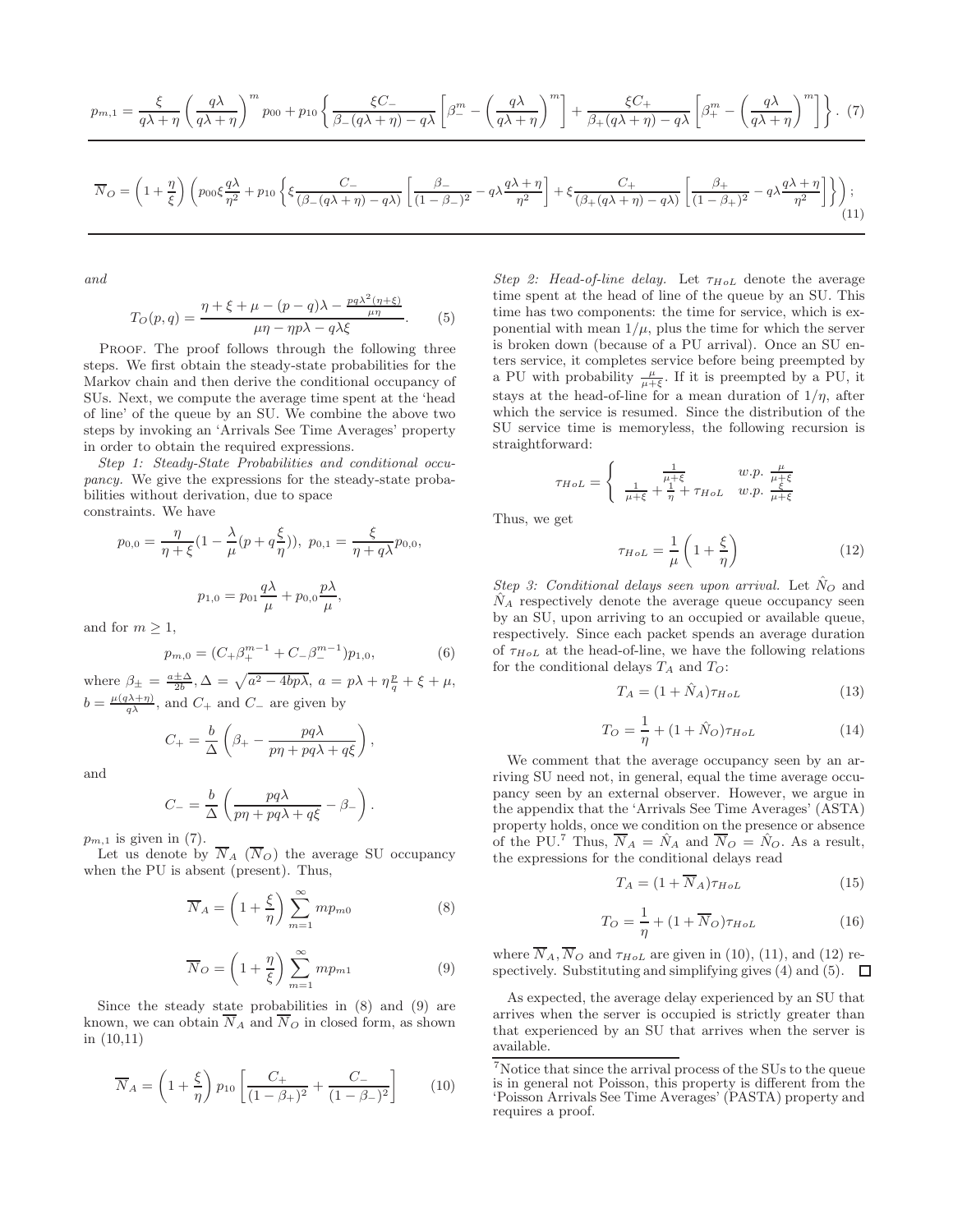Proposition 2. *For any* p, q *we have*

$$
T_O(p,q) > T_A(p,q).
$$

PROOF. From  $(15)$  and  $(16)$ , it is clear that the result would follow if  $\overline{N}_O \ge \overline{N}_A$ . Since the event of a PU arrival is a memoryless event, it is clear that the average occupancy just before a PU arrival is equal to  $\overline{N}_A$ . Thus, the average SU occupancy just after the PU arrival is also  $\overline{N}_A$ . Since the SUs get no service after the PU arrival, the average SU occupancy when the PU is present  $(\overline{N}_O)$  cannot be smaller than the occupancy just after the PU arrival. Thus,  $\overline{N}_O \geq$  $\overline{N}_A$ .  $\Box$ 

## **4.2 Basic Equilibrium Properties**

We prove in this subsection that the Nash equilibrium point exists and is unique. Along the way, we describe additional properties of the equilibrium. We start by stating that an equilibrium point always exists.

Proposition 3. *There always exists a Nash equilibrium.*

PROOF. Let us consider three possible cost ranges, and show the existence of equilibrium in each case.

- 1.  $J_A(1,0) \leq C, J_0(1,0) \geq C$ . Noting  $(2)-(3), (p,q) =$  $(1, 0)$  is a Nash equilibrium for this case.
- 2.  $J_A(1,0) > C$ . Recall that  $J_A(0,0) < C$  by assumption. Then by continuity of the delay function, it follows that there exists  $p < 1$  such that  $J_A(p, 0) = C$ (intermediate-value theorem); furthermore,  $J_O(p, 0)$ C by Proposition 2. In view of  $(2)-(3)$ , the last two assertions immediately imply that  $(p, 0)$  is a Nash equilibrium.
- 3.  $J_O(1,0) < C$ . Recall that  $J_O(1,1) > C$  by assumption. Then by continuity of the delay function, it follows that there exists  $q < 1$  such that  $J_O(1, q) = C$ ; furthermore,  $J_A(1,q) < C$  by Proposition 2. In view of  $(2)$ – $(3)$ , the last two assertions immediately imply that  $(1, q)$  is a Nash equilibrium.

Thus, there always exists an equilibrium point.  $\Box$ 

We next provide a basic characterization of the range of equilibrium probabilities.

Proposition 4. *Suppose that the pair* (p, q) *is a Nash equilibrium.*

- *(i)* If  $0 < p < 1$ , then  $q = 0$ .
- *(ii) If*  $0 < q < 1$ *, then*  $p = 1$ *.*

PROOF. Using (2), we see that the condition  $0 < p < 1$ implies  $C = J_A(p,q)$ . Next, proposition 2 implies  $J_O(p,q)$  $J_A(p,q) = C$ . Finally, using (3), we conclude that  $q = 0$ . Part (ii) also follows along similar lines.  $\Box$ 

Note that the above proposition, together with Assumption 1, imply that  $p > q$  in any equilibrium, as might have been expected. By using this proposition, we can now establish the uniqueness of the equilibrium point.

Proposition 5. *The Nash equilibrium point is unique.*

PROOF. The proofs follows from the following auxiliary lemma.

LEMMA 1. Let  $(p_1, q_1)$  and  $(p_2, q_2)$  be two distinct Nash *equilibria. Then*

 $(i)$   $p_1 > p_2 \implies q_1 \geq q_2.$ 

*(ii)*  $q_1 > q_2 \implies p_1 \geq p_2$ .

PROOF. (i) Assume to get a contradiction that  $q_2 > q_1$ , hence,  $q_2 > 0$ . If  $q_2 = 1$  then  $p_2 = 1$ , which cannot be an equilibrium by Assumption 1; otherwise,  $0 < q_2 < 1$ , which by Proposition 4(ii) suggests that  $p_2 = 1$ , a contradiction. (ii) Assume by contradiction that  $p_1 < p_2$ , hence  $p_1 < 1$ . If  $p_1 = 0$  then  $q_1 = 0$ , which cannot be an equilibrium by Assumption 1; otherwise,  $0 < p_1 < 1$ , which by Proposition 4(i) suggests that  $q_1 = 0$ , a contradiction.  $\Box$ 

It follows by the above lemma that if there exist two different equilibria  $(p_1, q_1)$ ,  $(p_2, q_2)$ , then (without loss of generality) (a)  $p_1 > p_2$ ,  $q_1 \ge q_2$  or/and  $p_1 \ge p_2$ ,  $q_1 > q_2$ . We can easily show that both (a) and (b) lead to a contradiction. Indeed, (a) implies that  $C \geq J_A(p_1, q_1) > J_A(p_2, q_2) \geq C$ , (where the first and third inequality follow from (2), and the second since the congestion in equilibrium 1 is strictly higher than in equilibrium two), which is obviously a contradiction. Similarly, assuming (b), we obtain the following contradicting inequality  $C \geq J_O(p_1, q_1) > J_O(p_2, q_2) \geq C$ . We conclude that we cannot have multiple equilibria, hence the Nash equilibrium is unique.

#### **4.3 Characterization of the Nash Equilibrium**

Next, we characterize the equilibrium behavior of the SUs for a given cost  $C$ .

Proposition 4, together with assumption 1 implies that a Nash equilibrium pair  $(p, q)$  can only have one of the following three forms: (a)  $(1, q)$ ,  $0 < q < 1$  (b)  $(1, 0)$ , and (c)  $(p, 0), 0 < p < 1$ . In the following theorem, we identify three ranges of the total dedicated band cost for which the above three forms of equilibria are observed, and explicitly obtain the equilibrium probabilities as a function of C.

Theorem 6. *The equilibrium probabilities* p *and* q *can be characterized as a function of the cost* C *as follows:*

(i) If  $J_O(1,0) < C < J_O(1,1)$ , the Nash equilibrium pair  $is (1, q(C)), where$ 

$$
q(C) = \frac{\mu\eta\left((\eta \frac{C}{\alpha} - 1)(\mu - \lambda) - (\eta + \xi)\right)}{\lambda(\frac{C}{\alpha}\eta\mu\xi + \eta\mu - \lambda(\eta + \xi))},\qquad(17)
$$

*In words, a fraction* q(C) *of the users who arrive to find the free spectrum occupied, still join the queue, while all the users who find the free spectrum available, join the free spectrum.*

- *(ii)* If  $J_A(1,0) \leq C \leq J_O(1,0)$ , the equilibrium pair is *(1,0). That is, all SUs take the PU band if available, and no SU takes the PU band if it is occupied.*
- *(iii)* If  $J_A(0,0) < C < J_A(1,0)$ , the equilibrium pair is  $(p(C), 0)$ *, with*

$$
p(C) = \frac{\mu}{\lambda} - \alpha \frac{1 + \frac{\xi}{\eta}}{C\lambda} \tag{18}
$$

*In this case, a fraction* p(C) *of the users who find the server available join the free spectrum, while all the users who arrive to find the server occupied acquire dedicated spectrum.*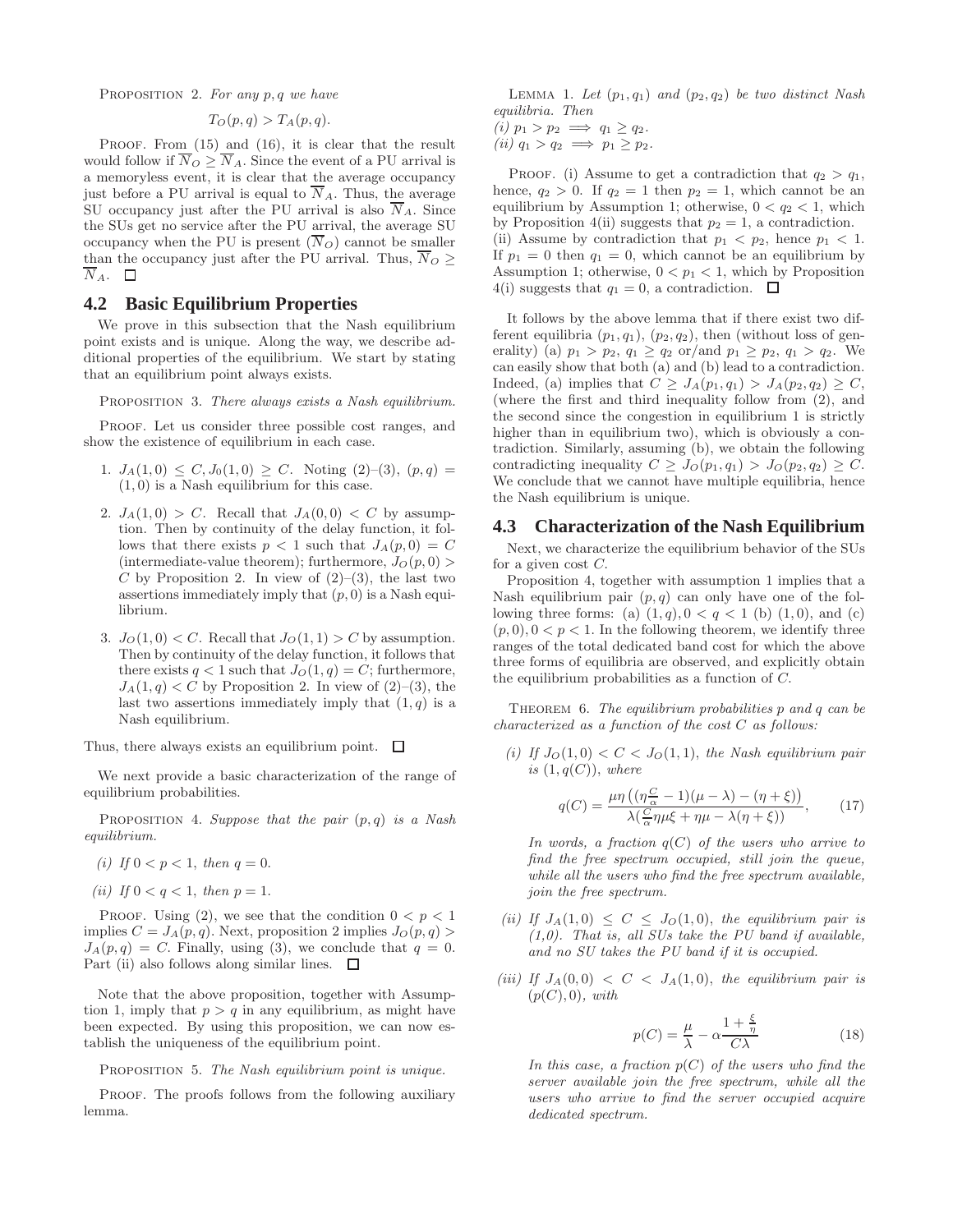

Figure 4: Probability of committing to the PU band, as a function of the band price. The system parameters are  $\mu = 10$ ,  $\lambda = 7$ ,  $\eta = 10$ ,  $\xi = 2$ , and  $\alpha = 4$ .

PROOF. If  $C$  satisfies case (ii), we see that the equilibrium conditions (2,3) are satisfied with  $p = 1$  and  $q = 0$ . Next suppose that  $C$  satisfies case (i). Consider the function  $J_O(1,q)$ ,  $q \in (0,1)$  which, as we might expect, is continuous and increasing in q. As a result, there exists a unique  $0 < q(C) < 1$  such that  $J<sub>O</sub>(1,q) = C$ . Indeed, this equation can be explicitly inverted to yield  $q(C)$  in (17). Thus, the equilibrium condition (3) is satisfied with equality. Further, since  $q < 1$ , proposition (4) implies  $p = 1$ , and it follows that  $(1, q(C))$  is an equilibrium pair. Case (iii) follows along similar lines.  $\square$ 

Note that using the relation between C and  $\tilde{C}$ , (1), we can also obtain the equilibrium probabilities in terms of the band price  $\ddot{C}$ . With some abuse of notation, (1) and (17) together yield

$$
q(\tilde{C}) = \frac{K\tilde{C} - L}{A\tilde{C} + B},
$$

with  $K = \mu \eta^2 (\mu - \lambda)/\alpha$ ,  $L = \mu \eta (\mu - \lambda + \xi + \frac{\lambda \eta}{\mu})$ ,  $A = \lambda \xi \eta \mu/\alpha$ and  $B = \lambda \eta \xi + \mu \lambda \eta - \lambda^2 (\eta + \xi)$ . Similarly, from (1) and (18),

$$
p(\tilde{C}) = \frac{\mu}{\lambda} - \alpha \frac{1 + \frac{\xi}{\eta}}{(\tilde{C} + \alpha/\mu)\lambda}
$$

.

Fig. 4 shows a plot of the probabilities  $p$  and  $q$  as a function of the band price  $C$  for a particular system.

## **5. OPTIMAL BAND PRICING**

Since the SU strategy depends on the cost of a dedicated band, a service provider may wish to price the dedicated bands so as to maximize its revenue. We make here the assumption that the dedicated spectrum is owned by a single provider (a monopoly), who may unilaterally adjust the price  $\tilde{C}$ . The natural tradeoff the monopoly faces is between obtaining more revenue per customer and attracting more customers to the dedicated spectrum by reducing the price per customer.

Fig. 5 depicts the (equilibrium) total revenue as a function of the price  $\tilde{C}$  for a given game instance. Note that the obtained function is neither concave nor convex, which might indicate that the optimal price can be solved for only numerically. However, we show below that the optimal price can be obtained very efficiently, requiring the revenue comparison under a maximum of only four alternatives, each of which given in a closed-form formula. This appealing result is formalized in the next theorem.

THEOREM 7. For any given set of system parameters, con*sider the following four band prices:*

$$
\tilde{C}_1^* = \frac{1}{A} \sqrt{\frac{B(KB + AL)}{K - A}} - \frac{B}{A},
$$

(where  $K = \mu \eta^2 (\mu - \lambda)/\alpha$ ,  $L = \mu \eta (\mu - \lambda + \xi + \frac{\lambda \eta}{\mu})$ ,  $A =$  $\lambda \xi \eta \mu / \alpha$  and  $B = \lambda \eta \xi + \mu \lambda \eta - \lambda^2 (\eta + \xi)$ ;  $\tilde{C}_2^* = J_O(1, 0) - \frac{\alpha}{\mu}$ ;

$$
\tilde{C}_3^* = \alpha \sqrt{\frac{\eta + \xi}{\mu(\mu\eta - \lambda(\eta + \xi))}} - \frac{\alpha}{\mu};
$$

 $\tilde{C}_4^* = \frac{\alpha \xi}{\mu} \frac{\xi}{\eta}$ . Let us define  $\tilde{C}_2^*$  and  $\tilde{C}_4^*$  to be candidate prices. *Further,*  $\tilde{C}_1^*$  *is a candidate price if*  $J_O(1,0) < \tilde{C}_1^* + \frac{\alpha}{\mu}$  $J_O(1,1)$ , and  $\tilde{C}_3^*$  is a candidate price if  $J_A(0,0) < \tilde{C}_3^* + \frac{\alpha}{\mu} <$ JA(1, 0). *Then the globally optimal pricing policy is an* index policy*, which compares the revenues generated under each of the candidate prices, of which there are at most four.*

PROOF. The proof follows by separately considering each of the three cost subregions given in Theorem 6, as summarized in the next three lemmas.

LEMMA 2. *In the price range*  $J_O(1,0) < \tilde{C} + \alpha/\mu$  $J<sub>O</sub>(1, 1)$ , the band price that maximizes the average revenue *earned from the dedicated spectrum is given by*

$$
\tilde{C}_1^* = \frac{1}{A} \sqrt{\frac{B(KB + AL)}{K - A}} - \frac{B}{A},
$$

as long as  $\tilde{C}_1^*$  lies in the above range. If  $\tilde{C}_1^*$  does not lie in *the range of interest, then the revenue generated is monotonically decreasing in the band price, and the optimal band price will be given by the next proposition.*

PROOF. In this case, a fraction  $1 - q(\tilde{C})$  of the users acquire dedicated spectrum when the PU is present, while no SU acquires dedicated spectrum if the PU is absent. The average number of customers who acquire spectrum in a unit time is thus equal to  $(1 - q(\tilde{C}))\lambda_{\frac{\xi}{\xi + \eta}}$ . Since each customer pays a *monetary*  $\cos^8 \tilde{C}$ , the rate of revenue generation is

$$
\tilde{C}(1-q(\tilde{C}))\lambda \frac{\xi}{\xi+\eta}.
$$

Using basic Calculus, we can show that the rate of revenue generation is concave in  $\tilde{C}$ . The stationary point of the concave function, which is given by  $\tilde{C}_1^*$ , would be the optimal value for this range of band price, if it lies in the said range. If not, it can be shown that the revenue rate is monotone decreasing in the band price, and Lemma 3 would take over.  $\Box$ 

LEMMA 3. In the price range  $J_A(1,0) \leq \tilde{C} + \alpha/\mu \leq$  $J<sub>O</sub>(1,0)$ , the band price that maximizes the average revenue *earned is given by*  $\tilde{C}_2^* = J_O(1,0) - \frac{\alpha}{\mu}$ *. In other words, it is optimal to price the spectrum at the highest value that leads to the equilibrium pair (1,0).*

<sup>8</sup> Since we are interested in the revenue generated, the delay cost  $\alpha/\mu$  is not considered.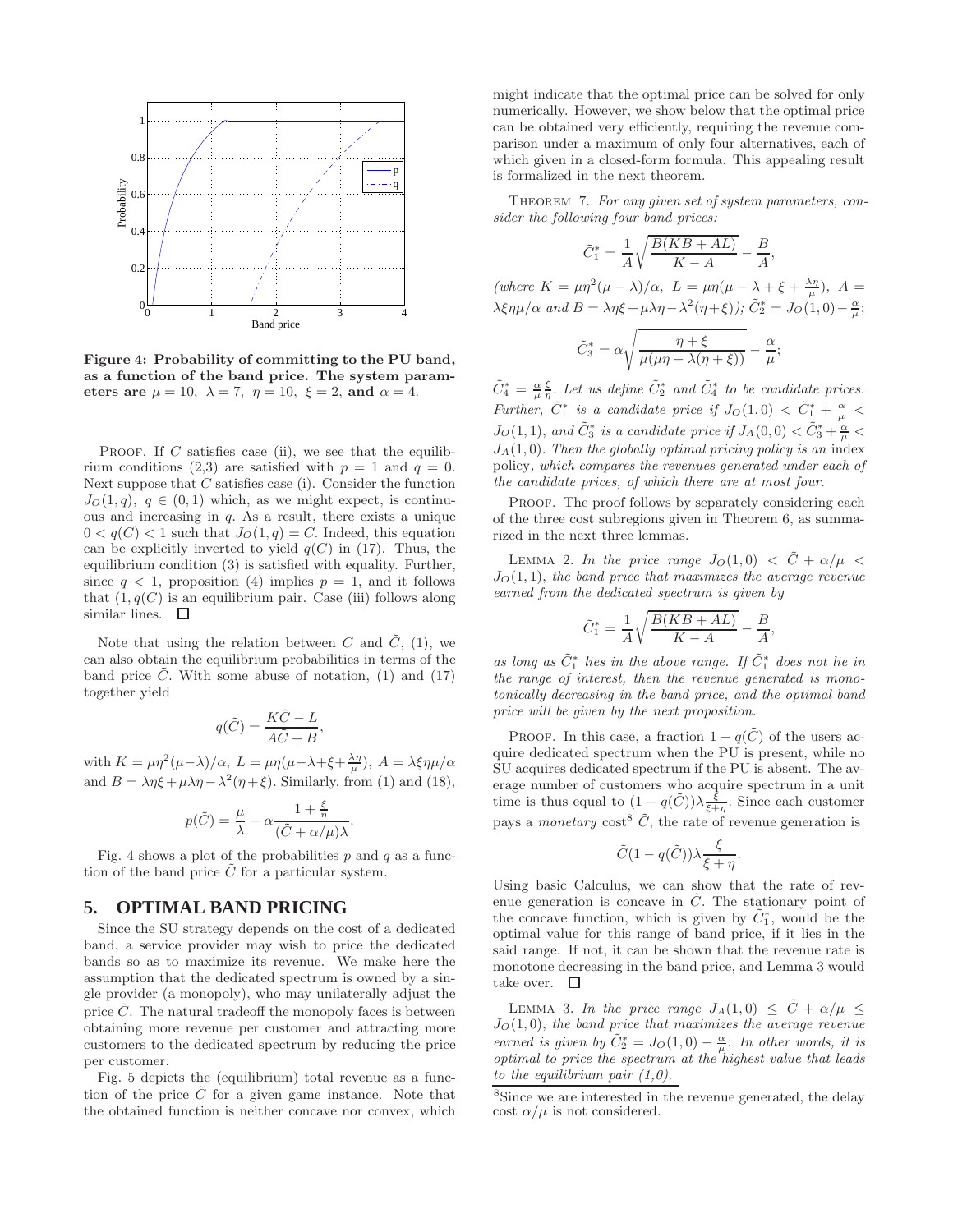

Figure 5: An example of the revenue generated as a function of the band-price  $C$  when the system parameters are  $\mu = 10$ ,  $\lambda = 4$ ,  $\eta = 10$ ,  $\xi = 1$ , and  $\alpha = 4$ .

PROOF. In this case, all the users who sense an available server take the PU band while the users who sense an occupied server acquire dedicated spectrum. Thus, it is clearly advantageous in terms of revenue to choose the highest band price allowed, which is equal to  $J<sub>O</sub>(1, 0)$ .  $\Box$ 

Finally, we consider the optimal pricing corresponding to case (iii) of Theorem 6.

LEMMA 4. *In the cost range*  $J_A(0,0) \leq \tilde{C} + \alpha/\mu < J_A(1,0)$ , *the pricing that maximizes the average revenue earned from the dedicated spectrum is given by*

$$
\tilde{C}_3^* = \alpha \sqrt{\frac{\eta+\xi}{\mu(\mu\eta-\lambda(\eta+\xi))}} - \frac{\alpha}{\mu},
$$

*as long as* C˜<sup>∗</sup> <sup>3</sup> *lies in the said range. If not, the optimum band price is*

$$
\tilde{C}_4^* = J_A(0,0) - \frac{\alpha}{\mu} = \frac{\alpha}{\mu} \frac{\xi}{\eta}.
$$

PROOF. In this range, the rate of revenue generation is given by  $\tilde{C}\lambda\left(1-\frac{\eta}{\eta+\xi}p(\tilde{C})\right)$ , which is easily shown to be concave in  $\tilde{C}$ . The rest of the proof is akin to Lemma 2.  $\Box$ 

Once the local optimum prices are determined according to the above lemmas, we can find the globally optimum price, by comparing the revenues under each locally optimum band price. This concludes the proof of Theorem 7.

Returning to the example in Fig. 5, we see that the global optimum band price for the given game-instance is  $\tilde{C}_3^*$  = 0.16.

#### **6. MULTIPLE PRIMARY-USER BANDS**

In this section, we consider the problem of choosing between free and dedicated spectrum, where several PU bands are available. Let  $N$  be the number of PUs in the system, each owning a different band. We denote by  $\xi_i$  and  $\eta_i$  the sojourn parameters of the PU in the ith PU band. We assume that each SU can sense only a small number of PU

bands before making its spectrum decision. The spectrum decision is (as before) between committing to one of the sensed PU bands, based on the conditional delay estimates, or acquiring dedicated spectrum for a fixed unified price  $\tilde{C}$ .

The study of the above model in its full generality (i.e., each SU may sense some subset of the available PU bands) naturally becomes an extremely difficult problem, even if one settles for numeric solutions. However, once additional assumptions are made, it may be possible to solve for the equilibrium point (and related aspects), either explicitly or numerically. We consider in this section a specific tractable scenario, and conclude by briefly mentioning an additional model which is subject of on-going investigation.

We consider next a simplified case of limited-sensing abilities, where each SU can sense only a *single* PU band before making its spectrum decision. This case is formally modeled as having a heterogenous SU population of  $N$  types, where all SUs of the *i*th type sense the *i*th PU band  $(i = 1, \ldots, N)$ . The arrival rate of each type i is denoted  $\lambda_i$ , and it is assumed that all *i*-type SUs have the same service-time distribution (exponential with mean  $1/\mu_i$ , regardless whether they commit to their sensed band or acquire dedicated spectrum) and the same delay cost coefficient  $\alpha_i$ .

A Nash equilibrium for the above defined system is characterized by  $\{(p_i, q_i)\}_{i=1}^N$ , where  $p_i$  is the probability that type i SUs commit to the ith band and  $q_i$  is the probability that they acquire dedicated spectrum. It can be easily seen that for a given price  $\tilde{C}$ , the equilibrium analysis decouples and can be solved separately for each PU band, by using the analysis of the preceding sections. Specifically, the conditional delays for each PU band can be derived using Theorem 1, with  $\eta$ ,  $\xi$ , and  $\lambda$  replaced by  $\eta_i$ ,  $\xi_i$ , and  $\lambda_i$ . Then, the equilibrium probabilities  $(p_i, q_i)$  can be obtained from Theorem 6.

The challenging issue which we next consider is how to set the optimal (revenue-maximizing) price  $\tilde{C}$ . Once the equilibrium probabilities are known for each  $i$ , the total revenue obtained from dedicated spectrum sales can be computed using the expression

$$
R(\tilde{C}) = \sum_{i=1}^{N} \lambda \tilde{C} \frac{(1 - p_i)\eta_i + (1 - q_i)\xi_i}{\eta_i + \xi_i}.
$$

Fig. 6 depicts the total revenue  $R(C)$  as a function of the price  $\tilde{C}$  for a specific problem instance with three PU bands. The optimal price is seen to be  $\tilde{C}^* = 0.88$  monetary units. The equilibrium probabilities corresponding equilibrium probabilities are given by  $(0.893, 0)$ ,  $(1, 0)$ , and  $(1, 0)$  respectively. The figure demonstrates that even for a relatively small N, there are numerous price ranges to be considered, and the analytical optimization of band price is very cumbersome due to the intricate structure of the curve. Nonetheless, as the associated optimization problem is over a scalar variable  $\tilde{C}$ , one can always numerically solve for the optimal price in an efficient way, using standard search techniques (see, e.g., [36]).

We conclude this section by briefly mentioning an additional relevant model of a system with multiple PU bands. Assume that the number of PU bands  $N$  is relatively small and that each SU can sense *all* bands prior to its decision. Without further assumptions, we need an exponential number of probabilities to describe an equilibrium point, since there are  $2^N$  possible subsets of PU bands that could be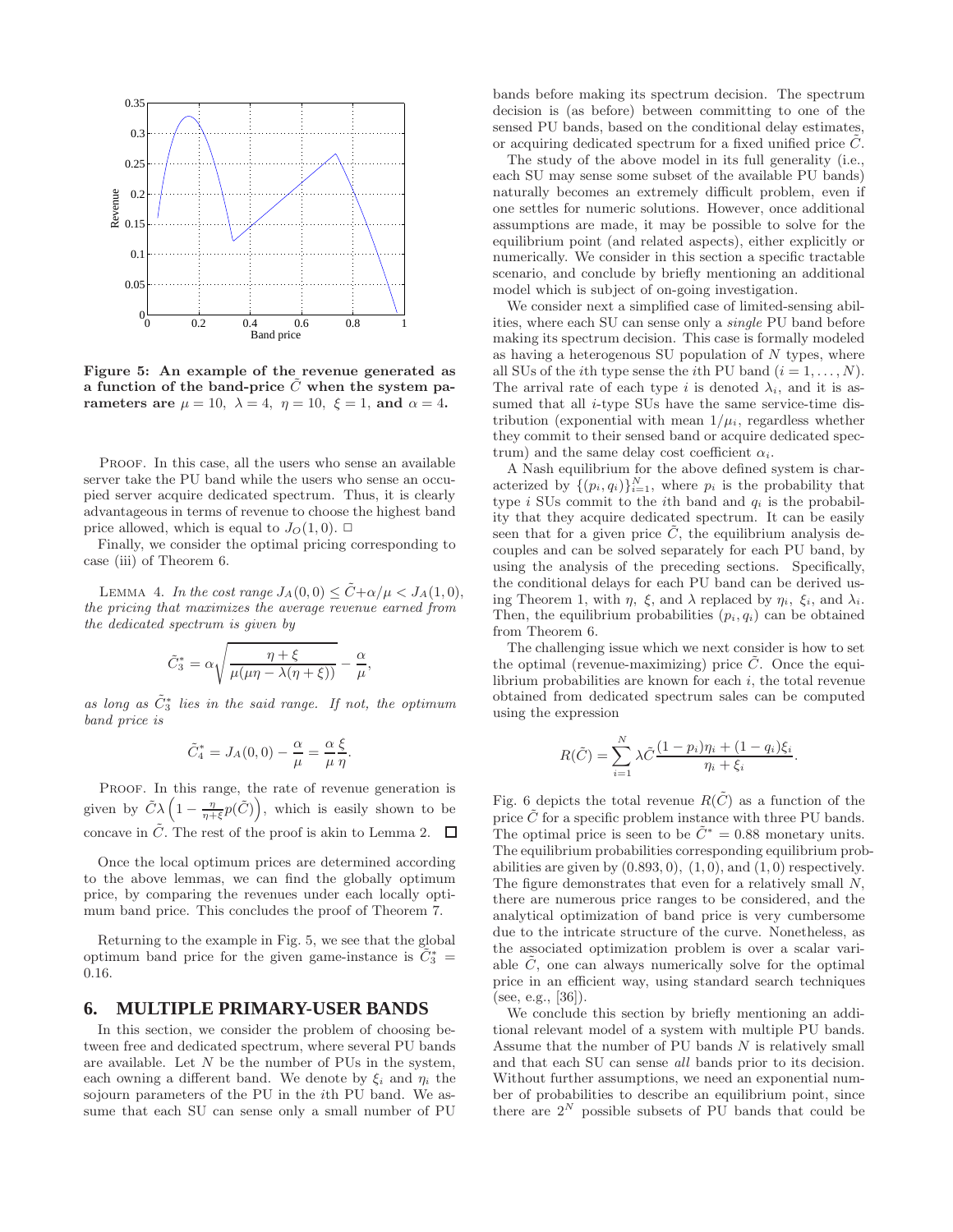

Figure 6: An example of the revenue as a function of the band-price C for 3 PU bands  $(N = 3)$ . The system parameters are:  $\mu_i = \mu = 10, \alpha_i = \alpha = 4, \lambda_1 =$  $7, \eta_1 = 10, \xi_1 = 1, \lambda_2 = 5, \eta_2 = 10, \xi_2 = 1, \lambda_3 = 5, \eta_3 = 6,$ and  $\xi_3=1.$ 

available at any time. It turns out that the state-space of this problem can be simplified significantly when the parameters of the PU sojourns,  $\xi$  and  $\eta$ , are equal in all the bands. This assumption lends a certain symmetry to the problem, which reduces the state-space of the SU occupancy to  $O(N)$ . Consequently, the corresponding steady state probabilities can be solved numerically quite efficiently.

## **7. CONCLUDING REMARKS**

In this paper, we considered the decision-making process of Secondary Users who have the option of either acquiring dedicated spectrum or sharing free yet unreliable bands. We fully characterized the resulting Nash equilibrium for the single-band case. We also demonstrated how the equilibrium analysis can be exploited from the viewpoint of a monopoly who owns dedicated spectrum and wishes to maximize revenue. Finally, the case of multiple PU bands was briefly discussed.

Overall, this paper uses a novel paradigm to provide a first step towards a theoretical understanding of decision processes in dynamic spectrum access systems. Our study integrates tools and ideas from queuing theory, game theory, and network economics.

There are still many problems and extensions that can be dealt with. For example, we plan to extend the model to account for other distributions beside the exponential distribution. Moreover, in future work, we plan to incorporate into the model additional costs associated with using free spectrum, e.g., the energy-cost of spectrum sensing. Overhead costs associated with renting dedicated spectrum can be considered as well, such as the cost of communication during the rent agreement, and congestion effects when dedicated spectrum is not widely available. For multiple PU bands, one may consider SUs with *partial* sensing abilities (e.g., may sense only a subset of the bands) and their effect on the performance. It is also of interest to analyze scenarios in which the dedicated spectrum is owned by multiple providers that compete over the spectrum market share (e.g., the model

of [32]).

In this paper, we have considered basic decision-making of SUs, who choose between dedicated or free spectrum upon arrival. It is also of great interest to examine more sophisticated decision sets and user types, for example, impatient SUs who purchase a dedicated band whenever their waiting time for free spectrum exceeds some threshold. Such study would naturally require extending the user model, perhaps by building on call-center research (see, e.g., [16]).

Finally, as indicated in the IEEE 802.22 standard, white spaces can be allocated either by employing MAC protocols or through a spectrum broker, which divides the available bandwidth between the SUs. Studying the former model requires encapsulating the analysis of distributed MAC protocols within our framework. For the latter model, we plan to consider the case in which the broker allocates the spectrum band to the SUs and also announces the congestion levels for potential SUs.

#### **Acknowledgement**

This work was supported by NSF grants CNS-0915988, CNS-0916263, CNS-10-54856, CIAN NSF ERC under grant EEC-0812072, ARO MURI grant W911NF-08-1-0238, and a Marie Curie International Fellowship within the 7th European Community Framework Programme. We would like to thank Ed Coffman, Moshe Haviv, Rafael Hassin, Yoav Kerner, and Adam Wierman for helpful discussions. We would like to thank the reviewers and Sanjay Shakkottai for helpful comments.

#### **8. REFERENCES**

- [1] N. Abramson. The Throughput of Packet Broadcasting Channels. *IEEE Trans. Commun.*, 25(1):117–128, Jan. 1977.
- [2] I. F. Akyildiz, W.-Y. Lee, and K. R. Chowdhury. CRAHNs: cognitive radio ad hoc networks. *Ad Hoc Networks*, 7(5):810–836, July 2009.
- [3] I. F. Akyildiz, W.-Y. Lee, M. C. Vuran, and S. Mohanty. NeXt Generation/Dynamic Spectrum Access/Cognitive Radio Wireless Networks: A Survey. *Comput. Netw.*, 50(13):2127–2159, Sept. 2006.
- [4] D. P. Bertsekas and R. G. Gallager. *Data Networks*. Prentice Hall, 1992.
- [5] G. Bianchi. Performance Analysis of the IEEE 802.11 Distributed Coordination Function. *IEEE J. Sel. Areas Commun.*, 18(3):535–547, Mar. 2000.
- [6] F. Borgonovo, M. Cesana, and L. Fratta. Throughput and Delay Bounds for Cognitive Transmissions. In *Proc. Med-Hoc-Net'08*, June 2008.
- [7] V. G. Bose, A. B. Shah, and M. Ismert. Software Radios for Wireless Networking. In *Proc. IEEE INFOCOM'98*, Apr. 1998.
- [8] A. Burnetas and A. Economou. Equilibrium customer strategies in a single server markovian queue with setup times. *Queueing Systems*, 56(3-4):213–228, 2007.
- [9] M. Carvalho and J. J. Garcia-Luna-Aceves. A Scalable Codel for Channel Access Protocols in Multihop Ad Hoc Networks. In *Proc. ACM Mobicom'04*, Sept. 2004.
- [10] DARPA XG WG, BBN Technologies. The XG The XG Vision RFC Version 2.0. 2003.
- [11] A. Economou and S. Kanta. Equilibrium balking strategies in the observable single-server queue with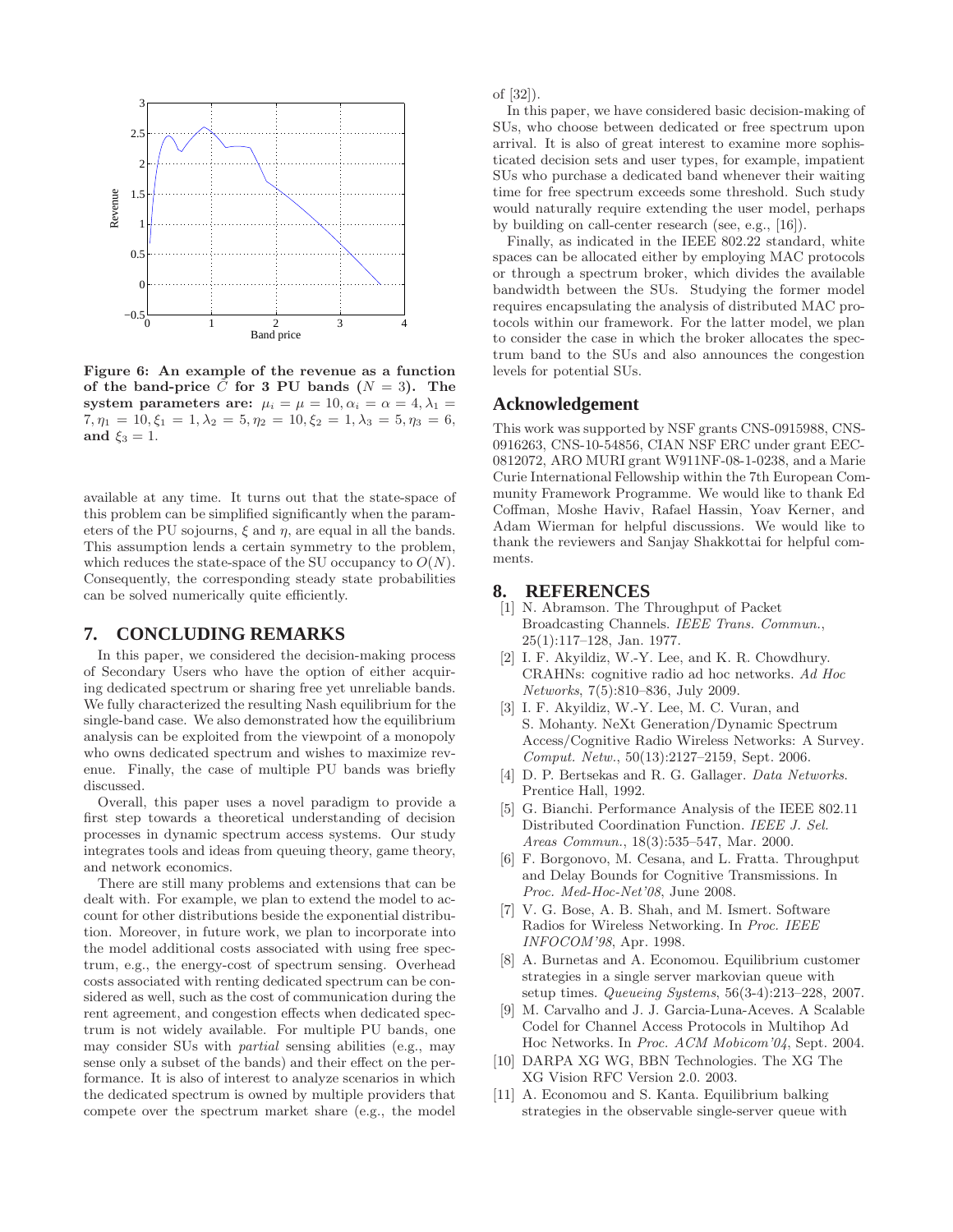breakdowns and repairs. *Operations Research Letters*, 36(6):696–699, 2008.

- [12] N. M. Edelson and D. K. Hilderbrand. Congestion tolls for poisson queuing processes. *Econometrica*, 43(1):81–92, 1975.
- [13] European Telecommunications Standards Institute. ETSI Reconfigurable Radio. Documentation available at
- http://www.etsi.org/WebSite/technologies/RRS.aspx. [14] FCC. ET Docket No. 03-222, Notice of Proposed Rule Making and Order, Dec. 2003.
- [15] FCC. ET Docket No. 04-186, ET Docket No. 02-380, Second Report And Order And Memorandum Opinion And Order, FCC 08-260, Nov. 2008.
- [16] O. Garnet, A. Mandelbaum, and M. Reiman. Designing a call center with impatient customers. *Manufacturing and Service Operations Management*, 4(3):208–227, 2002.
- [17] S. Geirhofer, L. Tong, and B. M. Sadler. Dynamic Spectrum Access in the Time Domain: Modeling and Exploiting White Space. *IEEE Commun.*, 45(5):66–72, May 2007.
- [18] R. Hassin and M. Haviv. *To Queue or not to Queue: Equilibrium Behavior in Queueing Systems*. Springer, 2003.
- [19] W. Hu, D. Willkomm, M. Abusubaih, J. Gross, G. Vlantis, M. Gerla, and A. Wolisz. Dynamic Frequency Hopping Communities for Efficient IEEE 802.22 Operation. *IEEE Commun.*, 45(5):80–87, May 2007.
- [20] J. Huang, R. A. Berry, and M. L. Honig. Spectrum Sharing with Distributed Interference Compensation. In *Proc. IEEE DySPAN'05*, Nov. 2005.
- [21] S. Huang, X. Liu, and Z. Ding. Opportunistic Spectrum Access in Cognitive Radio Networks. *IEEE INFOCOM'08*, Apr. 2008.
- [22] IEEE 802.22, Working Group on Wireless Regional Area Networks ("WRANs"). Documentation available at http://ieee802.org/22/.
- [23] IEEE Standards Coordinating Committee 41 (Dynamic Spectrum Access Networks). Documentation available at http://www.scc41.org/.
- [24] O. Ileri, D. Samardzija, and N. B. Mandayam. Demand Responsive Pricing and Competitive Spectrum Allocation via a Spectrum Server. In *Proc. IEEE DySPAN'05*, Nov. 2005.
- [25] S. K. Jayaweera, G. Vazquez-Vilar, and C. Mosquera. Dynamic spectrum leasing: A new paradigm for spectrum sharing in cognitive radio networks. *IEEE Trans. Vehic. Tech.*, 59(5):2328–2339, 2010.
- [26] W. Krenik, A. M. Wyglinski, and L. E. Doyle (eds.). Cognitive Radios for Dynamic Speactrm Access. *Special Issue, IEEE Commun.*, 45(5):64–65, May 2007.
- [27] M. A. McHenry. NSF spectrum occupancy measurements project summary. Technical report, Shared Spectrum Company, Aug. 2005.
- [28] J. Mitola III. Cognitive Radio for Flexible Mobile Multimedia Communications. *ACM/Kluwer MONET*, 6(5):435–441, Sep. 2001.
- [29] I. Mitrani and P. King. Multiserver Systems Subject to Breakdowns: An Empirical Study. *IEEE Trans.*

*Comp.*, C-32(1):96–98, Jan. 1983.

- [30] I. L. Mitrany and B. Avi-Itzhak. A Many-Server Queue with Service Interruptions. *Operations Research*, 16(3):628–638, 1968.
- [31] P. Naor. The regulation of queue size by levying tolls. *Econometrica*, 37(1):15–24, 1969.
- [32] D. Niyato and E. Hossain. Competitive pricing for spectrum sharing in cognitive radio networks: Dynamic game, inefficiency of nash equilibrium, and collusion. *IEEE J. on Sel. Areas Commun.*, 26(1):192–202, 2008.
- [33] P. Guo and R. Hassin. Strategic Behavior and Social Optimization in Markovian Vacation Queues, 2011. to appear in Operations Research.
- [34] C. Peng, H. Zheng, and B. Y. Zhao. Utilization and Fairness in Spectrum Assignment for Opportunistic Spectrum Access. *ACM/Springer MONET*, 11(4):555–576, Aug. 2006.
- [35] H.-P. Shiang and M. van der Schaar. Queuing-Based Dynamic Channel Selection for Heterogeneous Multimedia Applications Over Cognitive Radio Networks. *IEEE Trans. Multimedia*, 10(5):896–909, Aug. 2008.
- [36] S. H. Strogatz. *Nonlinear dynamics and chaos*. Addison-Wesley, 1994.
- [37] H. White and L. S. Christie. Queuing with Preemptive Priorities or with Breakdown. *Operations Research*, 6(1):79–95, 1958.
- [38] Q. Zhao, S. Geirhofer, L. Tong, and B. M. Sadler. Optimal Dynamic Spectrum Access via Periodic Channel Sensing. In *Proc. IEEE WCNC'07*, Mar. 2007.
- [39] Q. Zhao and A. Swami. A Decision-Theoretic Framework for Opportunistic Spectrum Access. *IEEE Wireless Commun.*, 14(4):14–20, Aug. 2007.
- [40] Q. Zhao, L. Tong, A. Swami, and Y. Chen. Decentralized Cognitive MAC for Opportunistic Spectrum Access in Ad Hoc Networks: A POMDP Framework. *IEEE J. Sel. Areas Commun.*, 25(3):589–600, Apr. 2007.
- [41] H. Zheng and C. Peng. Collaboration and Fairness in Opportunistic Spectrum Access. In *Proc. IEEE ICC'05*, May 2005.
- [42] P. Zhu, J. Li, and X. Wang. Scheduling model for cognitive radio. In *Proc. CrownCom'08*, May 2008.

## **APPENDIX**

On the correctness of the ASTA property. We argue that conditioned upon a PU being absent (or present), an arriving SU sees time average occupancies, i.e., that it sees the same conditional distribution as an external observer. In other words, we will show that  $\overline{N}_A = \hat{N}_A$  and  $\overline{N}_O =$  $N_O$ . We argue along the same lines as in [4]. Let us first condition on the PU being present. For some small  $\delta > 0$ , let  $A(t, t + \delta)$  denote the event that a SU arrives in the time interval  $(t, t+\delta)$ . As shown in [4], the ASTA property would hold conditioned on the PU being present if the following condition is satisfied.

$$
\mathbb{P}\{A(t,t+\delta)|N_O(t)=n\}=\mathbb{P}\{A(t,t+\delta)\}.
$$
 (19)